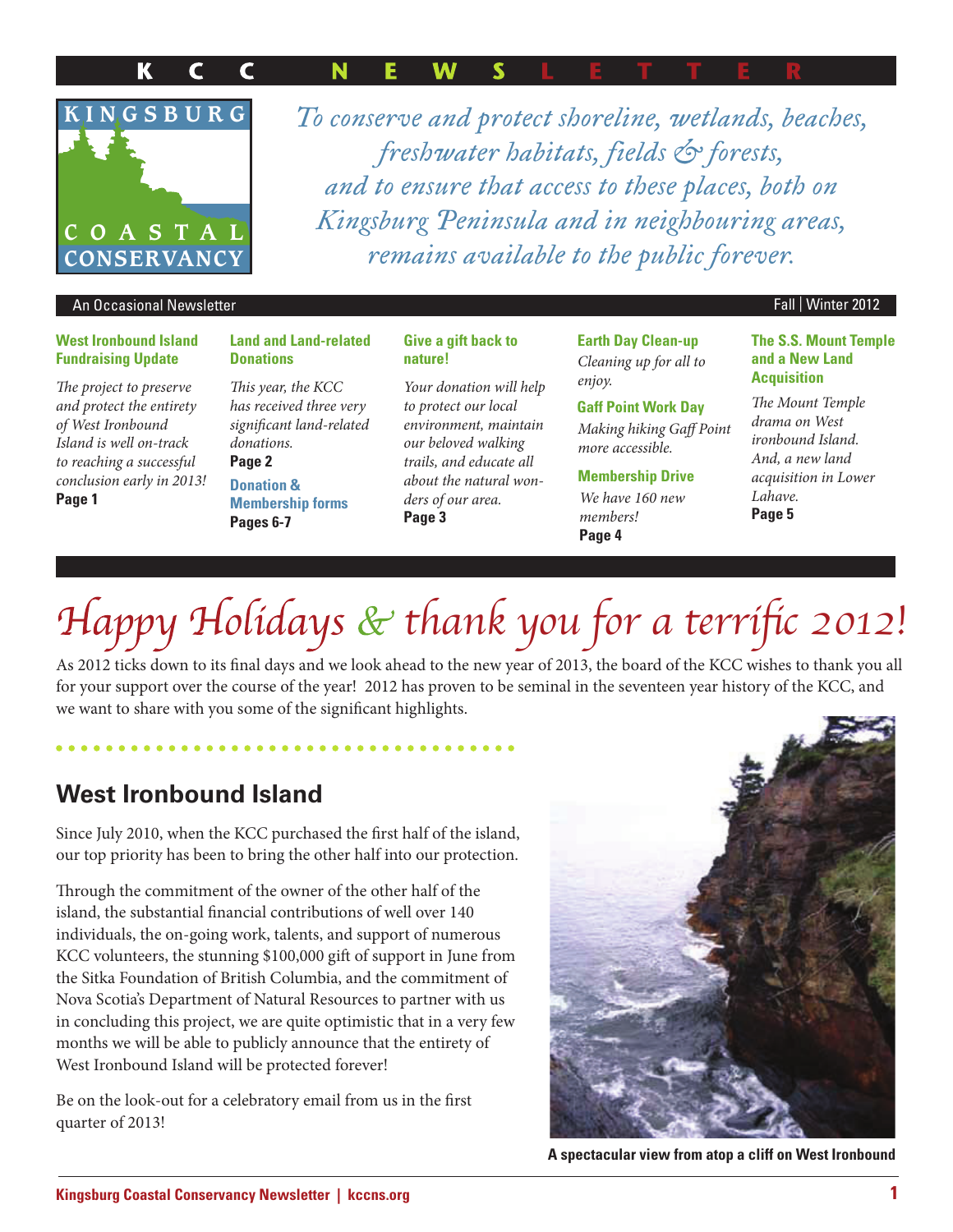## **Land & Land-related Donations**

This year, there were three very significant land-related donations to the KCC and, by extension, to the people of Kingsburg and Nova Scotia. These donations will enhance the preservation and public access to lands in the Kingsburg area and provide an opportunity for the KCC to partner with other owners in the protection of these lands.

## **Ahrens Donation**

In May, departing Kingsburg residents Fred and Victoria Ahrens very generously donated their interest in the Common Lands known as the Ochwald, an six-acre area of land between Drei Spitz Pond and Hartling Bay.

This gift was their way of saying thank you for their wonderful experiences during the years they called Kingsburg their second home. **Thanks Fred and Victoria!** 

## **Channels/Galbraith Donation**



In September, long-time Kingsburg residents and KCC members Noreen Channels and Don Galbraith donated the lands just across from their home in Kingsburg. The lands are comprised of two connecting waterfront lots bordering on Kingsburg Pond and are adjacent to two other parcels of land already owned by the KCC. One of those two

lots was purchased by the KCC in 2008; the second was donated in 2009 by Gillian and Hazen Trueman. All of these lands sit at the juncture of Kingsburg Road and Hirtles Beach Road and together work to enhance pond access and preserve the iconic view of the village of Kingsburg and the Atlantic beyond.

**The Ochwald with Hell Point in the background**



## **Knock Donation**

In October, former Kingsburg residents James and Christine Knock donated their interest in the Common Lands of Kingsburg to the KCC. This donation provides the KCC with another undivided share in the Ochwald and an undivided share in the half-acre lot in Kingsburg Village that is currently an access point to Kingsburg Beach. As well, the donation includes an undivided share in each of two large properties located above the village.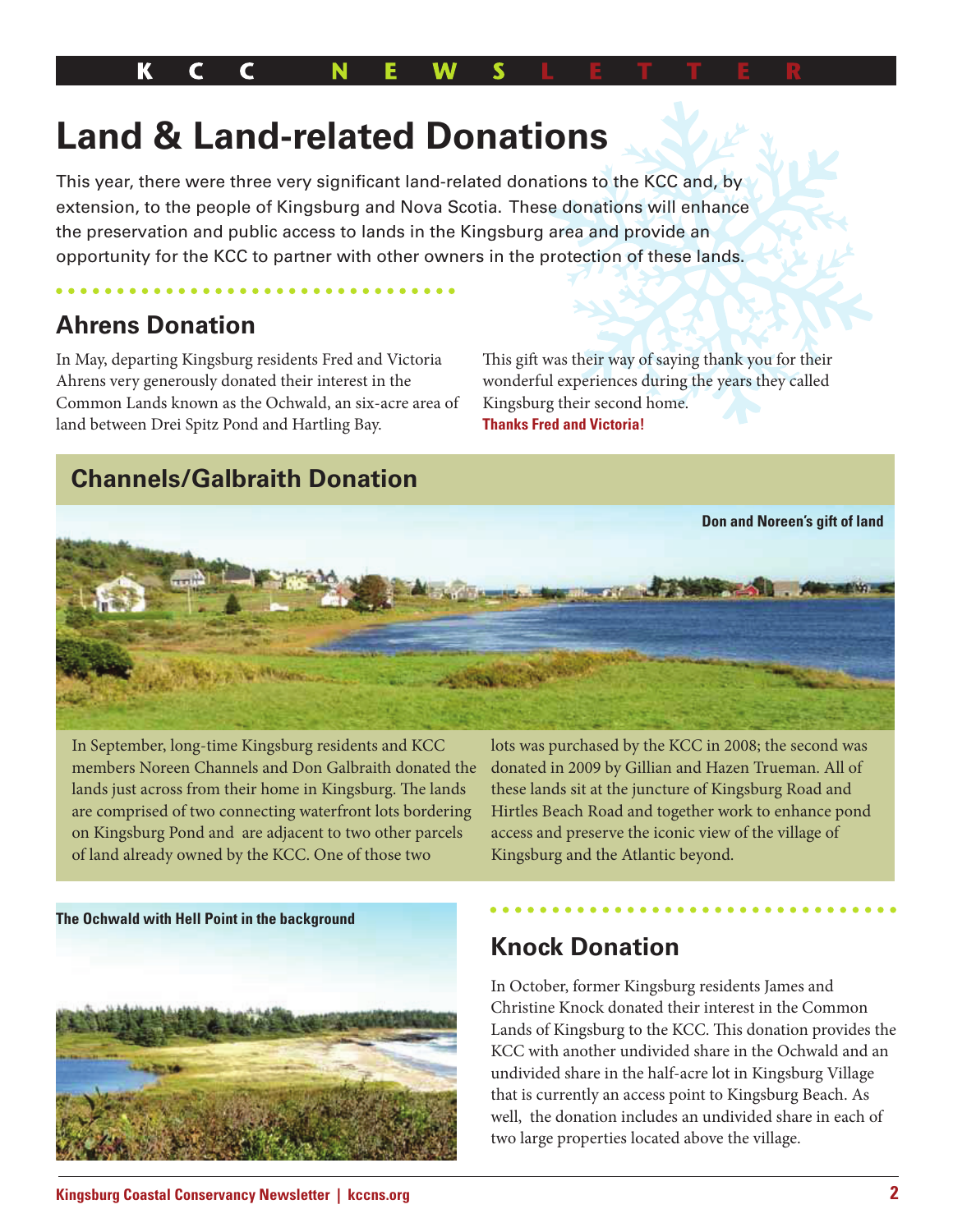К N

## **Give a gift back to nature!**

#### **Please make an end-of-year donation to the KCC**

You are probably one of the thou  $\sum$  ou are probably one of the thousands access to land throughout the Kingsburg peninsula because of the work of the Kingsburg Coastal Conservancy. It is supporters like you that make our efforts successful.

With your help, the KCC protects, and provides access to, some of the most beautiful land in Nova Scotia – the hiking trails on Gaff Point, the sands of Kingsburg Beach, windswept West Ironbound Island, Sand Dollar Beach – these are only a few of the close to 288 acres that the KCC owns, shares or stewards on the Kingsburg Peninsula.

We are entirely a volunteer-run organization. Your donation will help to protect our Kingsburg environment, maintain our beloved walking trails, and educate all about the natural wonders of our area.

So as we approach the year-end season of giving, may we ask you to consider helping us grow the momentum for land conservation and access by making a generous tax-deductible gift of \$25, \$35, or more by December 31?



**View of LaHave Islands from Gaff Point**



**Viewing Gaff Point from behind the rock dune on Hirtles Beach**

## **Options for donating**

**Give online or through the mail:** You can either mail your donation to the KCC or go online and use CanadaHelps.

**Direct your donation:** The donation form at the end of the newsletter offers a number of options to direct your donation to a specific KCC program or activity.

**Land or securities:** If you are interested in donating securities or land, please contact us.

**Legacy giving:** For information about naming the KCC as a beneficiary in your will or a life insurance policy, please contact us.

Tax receipts: The KCC is a registered charity, and will send you a Canadian tax receipt for the complete amount of your donation and/or membership dues. US tax receipts for donations of money or securities are possible but please first contact us for information on the process.

**Gift donations:** If you wish to make a gift donation, to celebrate a special occasion, or make a donation in memory of someone, please note this on the donation form. The KCC will send a card to the individual and a tax receipt to you.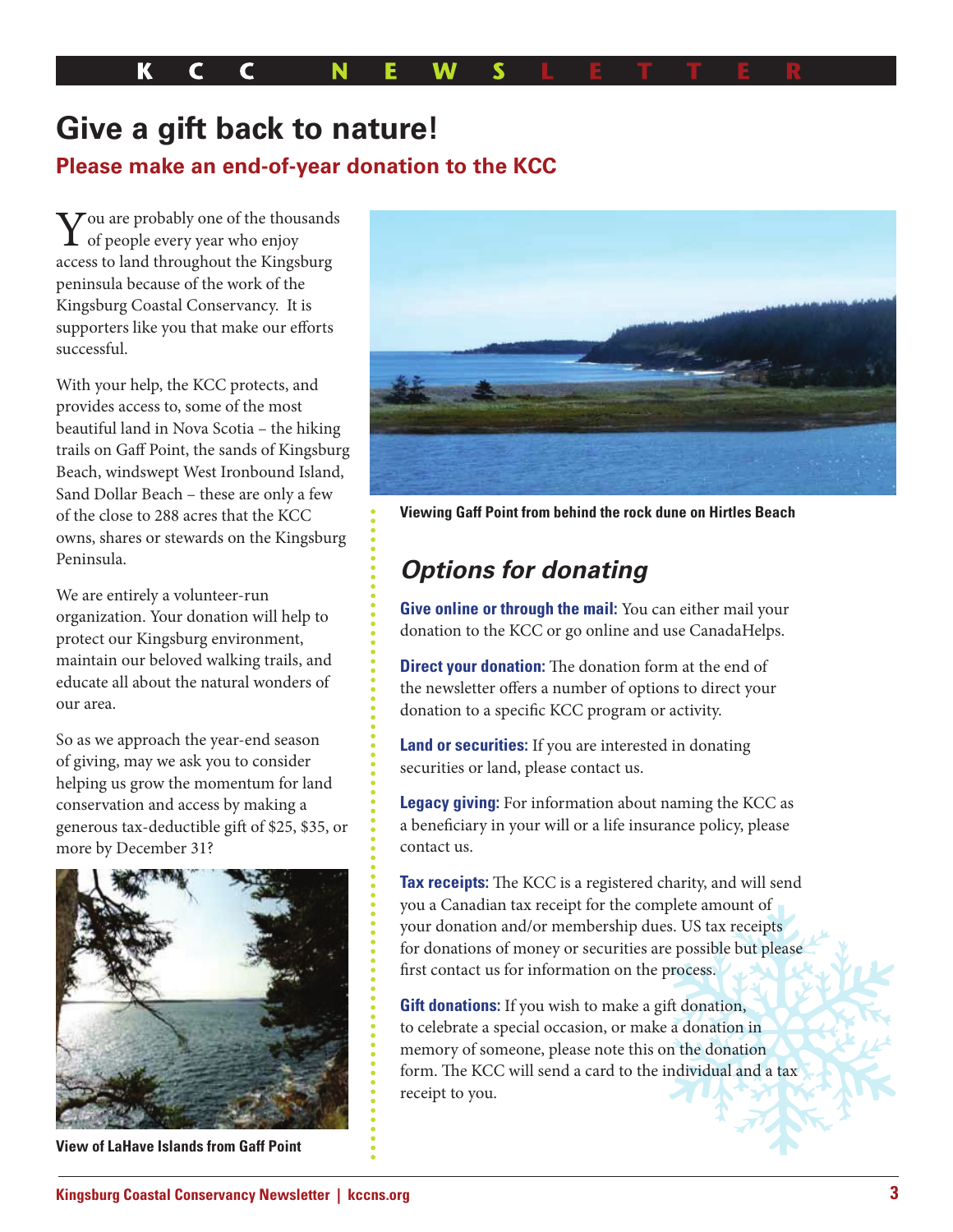

#### **KCC Earth Day Beach Clean-up**

Back in April, the KCC, partnering with the Municipality of Lunenburg, sponsored an Earth Day-related clean-up of the three-kilometre-long Hirtles Beach, as well as the neighboring ponds' shorelines. About a dozen hearty souls braved the cool morning fog to prepare the beach and ponds for the spring and summer!







**Marilyn Congdon, a KCC Board member, at the end of the beach clean-up**

### **Gaff Point Work Day**

In early July, the KCC partnered with the Nature Conservancy of Canada and a number of community volunteers to improve the hiking trail on Gaff Point. Particular attention was given to those areas which were consistently wet and muddy. This day of work led specifically to the creation of a simple board walk bridge over a portion of the path and in general to the development of a more accessible trail for the many walkers and hikers who cherish this popular destination.

**Gaff Point walking trail**

## **Membership Drive**

Last Spring we started a membership program in order for folks to more easily participate in the Association. The response was wonderful, with close to 160 of you becoming members. Through this year's campaign we were able to bring more structure to our environmental organization by rebuilding our core membership, revisiting the structure of our association, and, at the same time,

defining our short-term and one-, twoand three-year goals.

If you would like part of your donation to be a membership please indicate on the donation form or contact us directly.

**Membership rates:** Individual annual memberships are \$30, and a family is \$45. A separate form is included in the newsletter.

**Renewal:** If you are currently a member, perhaps this would be a good opportunity to renew. Your renewal will be dated to commence at the expiration of your 2012 membership.

With a newly vibrant membership and volunteer base, we are making significant strides which will lead to further land protection, stewardship, and public access.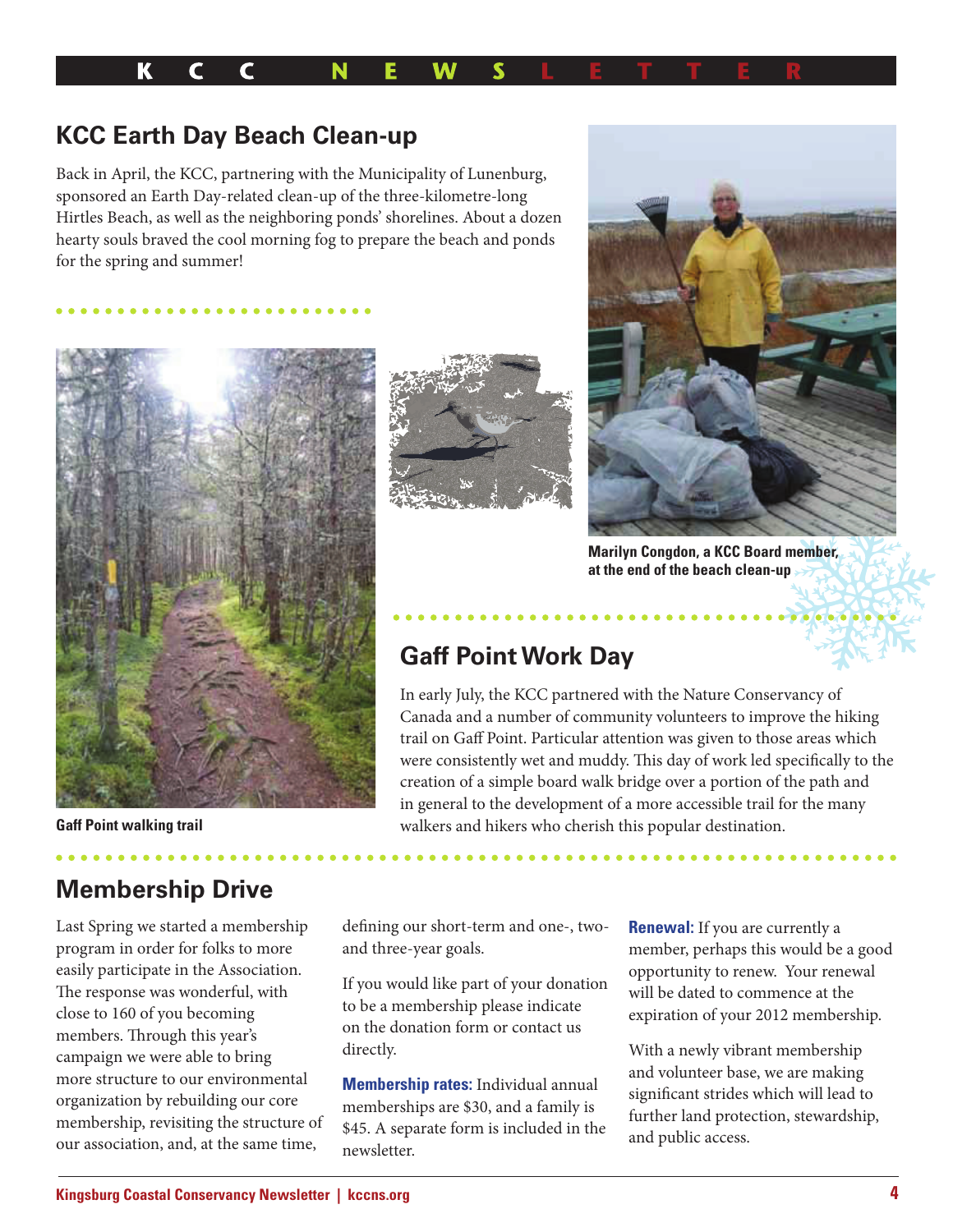K C C N

#### **Ralph Getson on the S.S. Mount Temple and West Ironbound Island**

At our annual summer potluck dinner in August, Ralph Getson of the Fisheries Museum of the Atlantic, our guest speaker, made an informative and fascinating presentation about the 1907 grounding of the Mount Temple off West Ironbound Island, the history of the wreckage and its removal, and some of the colourful folklore surrounding its cargo and artifacts. For the approximately fifty people in attendance at the potluck, it was a memorable evening which underscored a unique aspect of West Ironbound Island and Nova Scotia's history.



**The S.S. Mount Temple aground on the shore of West Ironbound Island**

### **Land Acquisitions**

In the late spring of this year, the KCC also acquired new land in Lower Lahave. This 11-acre wooded waterfront parcel is the most recent addition to the KCC lands in the Lower Lahave/Shoubach region. It is the KCC's hope to eventually develop a hiking trail in this still pristine area.

Thank you again for all your support in 2012! We look forward to an equally exciting 2013 as we celebrate the preservation of West Ironbound Island, develop stewardship of our recently acquired and existing lands, look more closely at the Shoubach/ Lower Lahave region, and expand public access to our area.

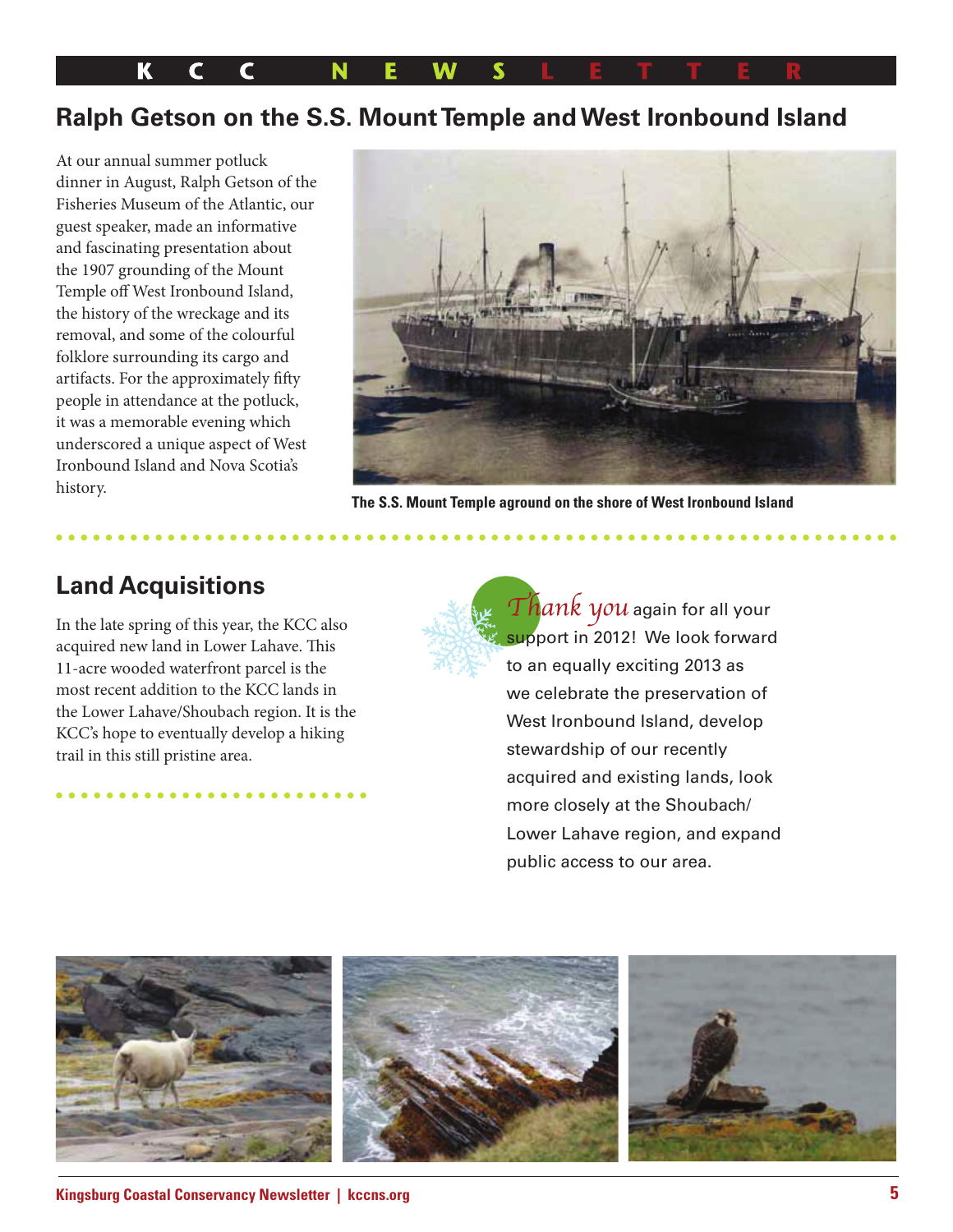

# **Please donate to the KCC**



#### **Please check the appropriate box, if you wish to direct your donation:**

- General Operations
- West Ironbound Fundraising Campaign
- $\Box$  Trail Development and Maintenance
- New Properties Acquisition  $\Box$
- □ Endowment Fund
	- Beach Hill Commons
	- The KCC will choose



 $\overline{1}$ 

#### **Contact Information**

| Name                                                                                                                                                   |  |
|--------------------------------------------------------------------------------------------------------------------------------------------------------|--|
| <b>Address</b>                                                                                                                                         |  |
|                                                                                                                                                        |  |
|                                                                                                                                                        |  |
| Email                                                                                                                                                  |  |
| This is a gift for the person named below.<br>We will send them a card informing them of your gift.<br>(Please include their name, address, and email) |  |

### <sup>3</sup> **Please print and complete this form and mail it with a cheque to:**

Kingsburg Coastal Conservancy Box 1A-1, Rose Bay, NS B0J 2X0

**OR**, go to www.kccns.org and click on the CanadaHelps logo to donate.

4 We will send you a tax receipt.

## **17 Years of Protecting Coastal Lands**